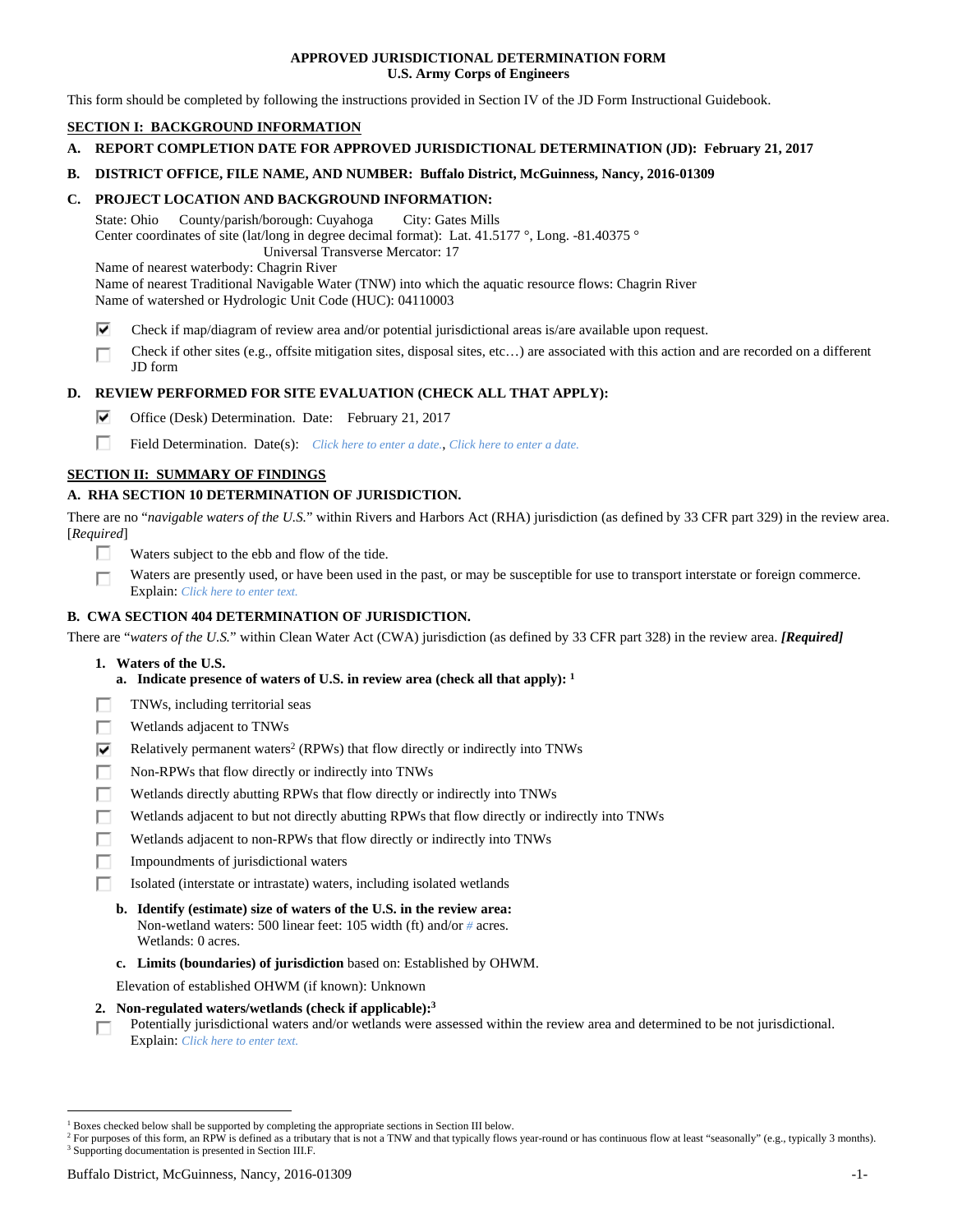# **SECTION III: CWA ANALYSIS**

### **A. TNWs AND WETLANDS ADJACENT TO TNWs**

**The agencies will assert jurisdiction over TNWs and wetlands adjacent to TNWs. If the aquatic resource is a TNW, complete Section III.A.1 and Section III.D.1. only; if the aquatic resource is a wetland adjacent to a TNW, complete Sections III.A.1 and 2 and Section III.D.1.; otherwise, see Section III.B below**.

- **1. TNW**  Identify TNW: *Click here to enter text.*
	- Summarize rationale supporting determination: *Click here to enter text.*
- **2. Wetland adjacent to TNW**  Summarize rationale supporting conclusion that wetland is "adjacent": *Click here to enter text.*

### **B. CHARACTERISTICS OF TRIBUTARY (THAT IS NOT A TNW) AND ITS ADJACENT WETLANDS (IF ANY):**

**This section summarizes information regarding characteristics of the tributary and its adjacent wetlands, if any, and it helps determine whether or not the standards for jurisdiction established under Rapanos have been met.** 

**The agencies will assert jurisdiction over non-navigable tributaries of TNWs where the tributaries are "relatively permanent waters" (RPWs), i.e. tributaries that typically flow year-round or have continuous flow at least seasonally (e.g., typically 3 months). A wetland that directly abuts an RPW is also jurisdictional. If the aquatic resource is not a TNW, but has year-round (perennial) flow, skip to Section III.D.2. If the aquatic resource is a wetland directly abutting a tributary with perennial flow, skip to Section III.D.4.** 

**A wetland that is adjacent to but that does not directly abut an RPW requires a significant nexus evaluation. Corps districts and EPA regions will include in the record any available information that documents the existence of a significant nexus between a relatively permanent tributary that is not perennial (and its adjacent wetlands if any) and a traditional navigable water, even though a significant nexus finding is not required as a matter of law.** 

If the waterbody<sup>4</sup> is not an RPW, or a wetland directly abutting an RPW, a JD will require additional data to determine if the **waterbody has a significant nexus with a TNW. If the tributary has adjacent wetlands, the significant nexus evaluation must consider the tributary in combination with all of its adjacent wetlands. This significant nexus evaluation that combines, for analytical purposes, the tributary and all of its adjacent wetlands is used whether the review area identified in the JD request is the tributary, or its adjacent wetlands, or both. If the JD covers a tributary with adjacent wetlands, complete Section III.B.1 for the tributary, Section III.B.2 for any onsite wetlands, and Section III.B.3 for all wetlands adjacent to that tributary, both onsite and offsite. The determination whether a significant nexus exists is determined in Section III.C below.** 

 **1. Characteristics of non-TNWs that flow directly or indirectly into TNW** 

 **(i) General Area Conditions:** 

 Watershed size: *# Choose an item.* Drainage area: *# Choose an item.*

 Average annual rainfall: *#* inches Average annual snowfall: *#* inches

#### **(ii) Physical Characteristics:**

- (a) Relationship with TNW:
	- $\Box$  Tributary flows directly into TNW.

п Tributary flows through *Choose an item.* tributaries before entering TNW.

 Project waters are *Choose an item.* river miles from TNW. Project waters are *Choose an item.* river miles from RPW. Project waters are *Choose an item.* aerial (straight) miles from TNW. Project waters are *Choose an item.* aerial (straight) miles from RPW. Project waters cross or serve as state boundaries. Explain: *Click here to enter text.*

Identify flow route to TNW5: *Click here to enter text.* Tributary stream order, if known: *Click here to enter text.*

(b) General Tributary Characteristics (check all that apply):

**Tributary** is:  $\Box$  Natural

口 Artificial (man-made). Explain: *Click here to enter text.*

Manipulated (man-altered). Explain: *Click here to enter text.*

<sup>4</sup> Note that the Instructional Guidebook contains additional information regarding swales, ditches, washes, and erosional features generally and in the arid West.  $^5$  Flow route can be described by identifying, e.g., tributary a, which flows through the review area, to flow into tributary b, which then flows into TNW.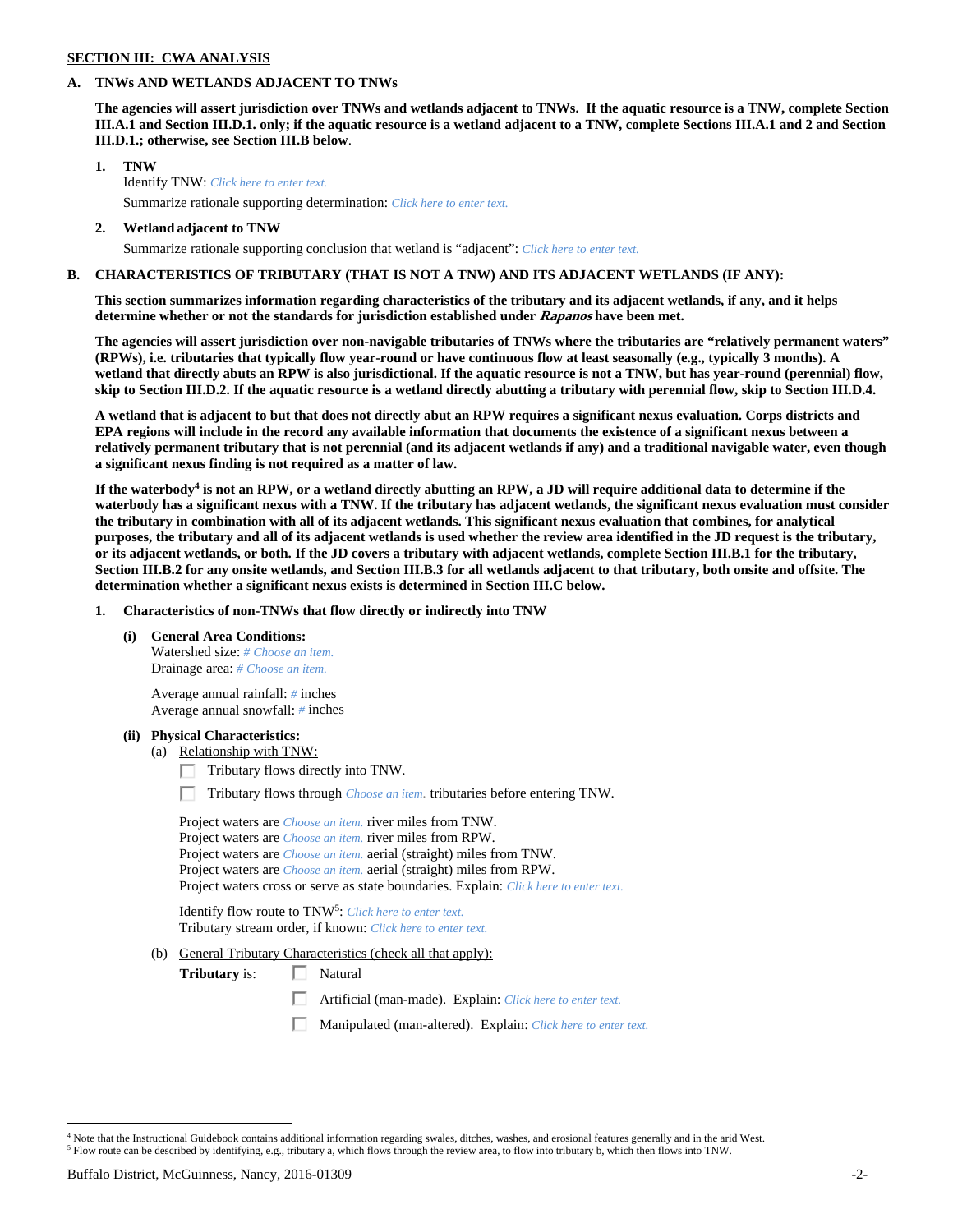| <b>Tributary</b> properties with respect to top of bank (estimate):<br>Average width: $#$ feet<br>Average depth: # feet<br>Average side slopes: Choose an item.                                                                                                                                                                                                                                                                                                                                                                                                                                                                                                                                                                                             |
|-------------------------------------------------------------------------------------------------------------------------------------------------------------------------------------------------------------------------------------------------------------------------------------------------------------------------------------------------------------------------------------------------------------------------------------------------------------------------------------------------------------------------------------------------------------------------------------------------------------------------------------------------------------------------------------------------------------------------------------------------------------|
| Primary tributary substrate composition (check all that apply):                                                                                                                                                                                                                                                                                                                                                                                                                                                                                                                                                                                                                                                                                             |
| <b>Silts</b><br>Sands<br>Concrete                                                                                                                                                                                                                                                                                                                                                                                                                                                                                                                                                                                                                                                                                                                           |
| Cobbles<br>Gravel<br>Muck                                                                                                                                                                                                                                                                                                                                                                                                                                                                                                                                                                                                                                                                                                                                   |
| Bedrock<br>U<br>Vegetation. Type/% cover: Click here to enter text.                                                                                                                                                                                                                                                                                                                                                                                                                                                                                                                                                                                                                                                                                         |
| Other. Explain: Click here to enter text.                                                                                                                                                                                                                                                                                                                                                                                                                                                                                                                                                                                                                                                                                                                   |
| Tributary condition/stability [e.g., highly eroding, sloughing banks]. Explain: Click here to enter text.<br>Presence of run/riffle/pool complexes. Explain: Click here to enter text.<br>Tributary geometry: Choose an item.<br>Tributary gradient (approximate average slope): #%                                                                                                                                                                                                                                                                                                                                                                                                                                                                         |
| $(c)$ Flow:<br>Tributary provides for: Choose an item.<br>Estimate average number of flow events in review area/year: Choose an item.<br>Describe flow regime: Click here to enter text.<br>Other information on duration and volume: Click here to enter text.                                                                                                                                                                                                                                                                                                                                                                                                                                                                                             |
| <b>Surface flow is:</b> Choose an item. <b>Characteristics:</b> Click here to enter text.                                                                                                                                                                                                                                                                                                                                                                                                                                                                                                                                                                                                                                                                   |
| Subsurface flow: Choose an item. Explain findings: Click here to enter text.                                                                                                                                                                                                                                                                                                                                                                                                                                                                                                                                                                                                                                                                                |
| $\Box$ Dye (or other) test performed: <i>Click here to enter text</i> .                                                                                                                                                                                                                                                                                                                                                                                                                                                                                                                                                                                                                                                                                     |
| Tributary has (check all that apply):<br>$\Box$ Bed and banks<br>$\Box$ OHWM <sup>6</sup> (check all indicators that apply):<br>$\Box$ clear, natural line impressed on the bank $\Box$<br>the presence of litter and debris<br>destruction of terrestrial vegetation<br>changes in the character of soil<br>ш<br>the presence of wrack line<br>shelving<br>ш<br>vegetation matted down, bent, or absent $\Box$<br>sediment sorting<br>leaf litter disturbed or washed away<br>scour<br>sediment deposition<br>multiple observed or predicted flow events<br>water staining<br>abrupt change in plant community Click here to enter text.<br>other (list): Click here to enter text.<br>Discontinuous OHWM. <sup>7</sup> Explain: Click here to enter text. |
| If factors other than the OHWM were used to determine lateral extent of CWA jurisdiction (check all that apply):                                                                                                                                                                                                                                                                                                                                                                                                                                                                                                                                                                                                                                            |
| $\Box$ High Tide Line indicated by:<br>Mean High Water Mark indicated by:                                                                                                                                                                                                                                                                                                                                                                                                                                                                                                                                                                                                                                                                                   |
| $\Box$ oil or scum line along shore objects<br>survey to available datum;                                                                                                                                                                                                                                                                                                                                                                                                                                                                                                                                                                                                                                                                                   |
| fine shell or debris deposits (foreshore)<br>physical markings;<br>. .<br>physical markings/characteristics<br>vegetation lines/changes in vegetation types.                                                                                                                                                                                                                                                                                                                                                                                                                                                                                                                                                                                                |
| tidal gauges                                                                                                                                                                                                                                                                                                                                                                                                                                                                                                                                                                                                                                                                                                                                                |
| other (list): Click here to enter text.                                                                                                                                                                                                                                                                                                                                                                                                                                                                                                                                                                                                                                                                                                                     |
| (iii) Chemical Characteristics:                                                                                                                                                                                                                                                                                                                                                                                                                                                                                                                                                                                                                                                                                                                             |
| Characterize tributary (e.g., water color is clear, discolored, oily film; water quality; general watershed characteristics, etc.).<br>Explain: Click here to enter text.                                                                                                                                                                                                                                                                                                                                                                                                                                                                                                                                                                                   |

Identify specific pollutants, if known: *Click here to enter text.*

<sup>&</sup>lt;sup>6</sup>A natural or man-made discontinuity in the OHWM does not necessarily sever jurisdiction (e.g., where the stream temporarily flows underground, or where the OHWM has been removed by development or agricultural practices). Where there is a break in the OHWM that is unrelated to the waterbody's flow regime (e.g., flow over a rock outcrop or through a culvert), the agencies will look for indicators of flow above and below the break. 7 Ibid.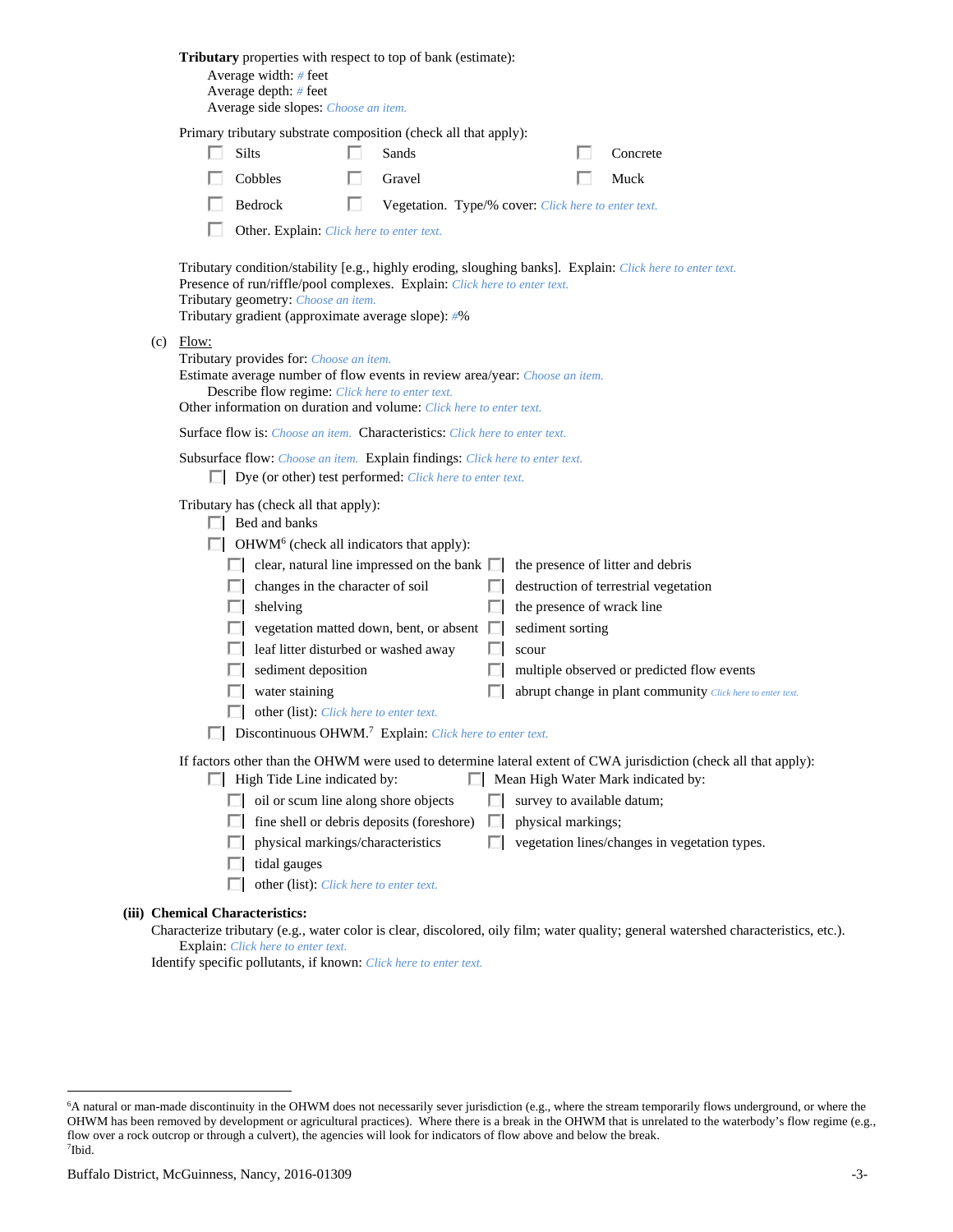### **(iv) Biological Characteristics. Channel supports (check all that apply):**

- Riparian corridor. Characteristics (type, average width): *Click here to enter text.*
- Wetland fringe. Characteristics: *Click here to enter text.*
- $\Box$  Habitat for:
	- Federally Listed species. Explain findings: *Click here to enter text.*
	- Fish/spawn areas. Explain findings: *Click here to enter text*.
	- п. Other environmentally-sensitive species. Explain findings: *Click here to enter text.*
	- П Aquatic/wildlife diversity. Explain findings: *Click here to enter text.*

#### **2. Characteristics of wetlands adjacent to non-TNW that flow directly or indirectly into TNW**

#### **(i) Physical Characteristics:**

- (a) General Wetland Characteristics:
	- Properties:

 Wetland size: *#* acres Wetland type. Explain: *Click here to enter text.*

Wetland quality. Explain: *Click here to enter text.*

Project wetlands cross or serve as state boundaries. Explain: *Click here to enter text.*

(b) General Flow Relationship with Non-TNW: Flow is: *Choose an item.* Explain: *Click here to enter text.*

 Surface flow is: *Choose an item.* Characteristics: *Click here to enter text.*

Subsurface flow: *Choose an item.* Explain findings: *Click here to enter text.*

Dye (or other) test performed: *Click here to enter text.*

### (c) Wetland Adjacency Determination with Non-TNW:

- $\Box$  Directly abutting
- $\Box$  Not directly abutting
	- п. Discrete wetland hydrologic connection. Explain: *Click here to enter text.*
	- Ecological connection. Explain: *Click here to enter text.* П.
	- $\Box$ Separated by berm/barrier. Explain: *Click here to enter text.*
- (d) Proximity (Relationship) to TNW

Project wetlands are *Choose an item.* river miles from TNW. Project waters are *Choose an item.* aerial (straight) miles from TNW. Flow is from: *Choose an item.* Estimate approximate location of wetland as within the *Choose an item.* floodplain.

#### **(ii) Chemical Characteristics:**

Characterize wetland system (e.g., water color is clear, brown, oil film on surface; water quality; general watershed characteristics; etc.). Explain: *Click here to enter text.*

Identify specific pollutants, if known: *Click here to enter text.*

### **(iii) Biological Characteristics. Wetland supports (check all that apply):**

- Riparian buffer. Characteristics (type, average width): *Click here to enter text.*
- Vegetation type/percent cover. Explain: *Click here to enter text.*
- $\Box$  Habitat for:
	- Federally Listed species. Explain findings: *Click here to enter text*.
	- Fish/spawn areas. Explain findings: *Click here to enter text*.
	- Other environmentally-sensitive species. Explain findings: *Click here to enter text.*
	- Aquatic/wildlife diversity. Explain findings: *Click here to enter text.*

### **3. Characteristics of all wetlands adjacent to the tributary (if any)**

 All wetland(s) being considered in the cumulative analysis: *Choose an item.* Approximately (*#*) acres in total are being considered in the cumulative analysis.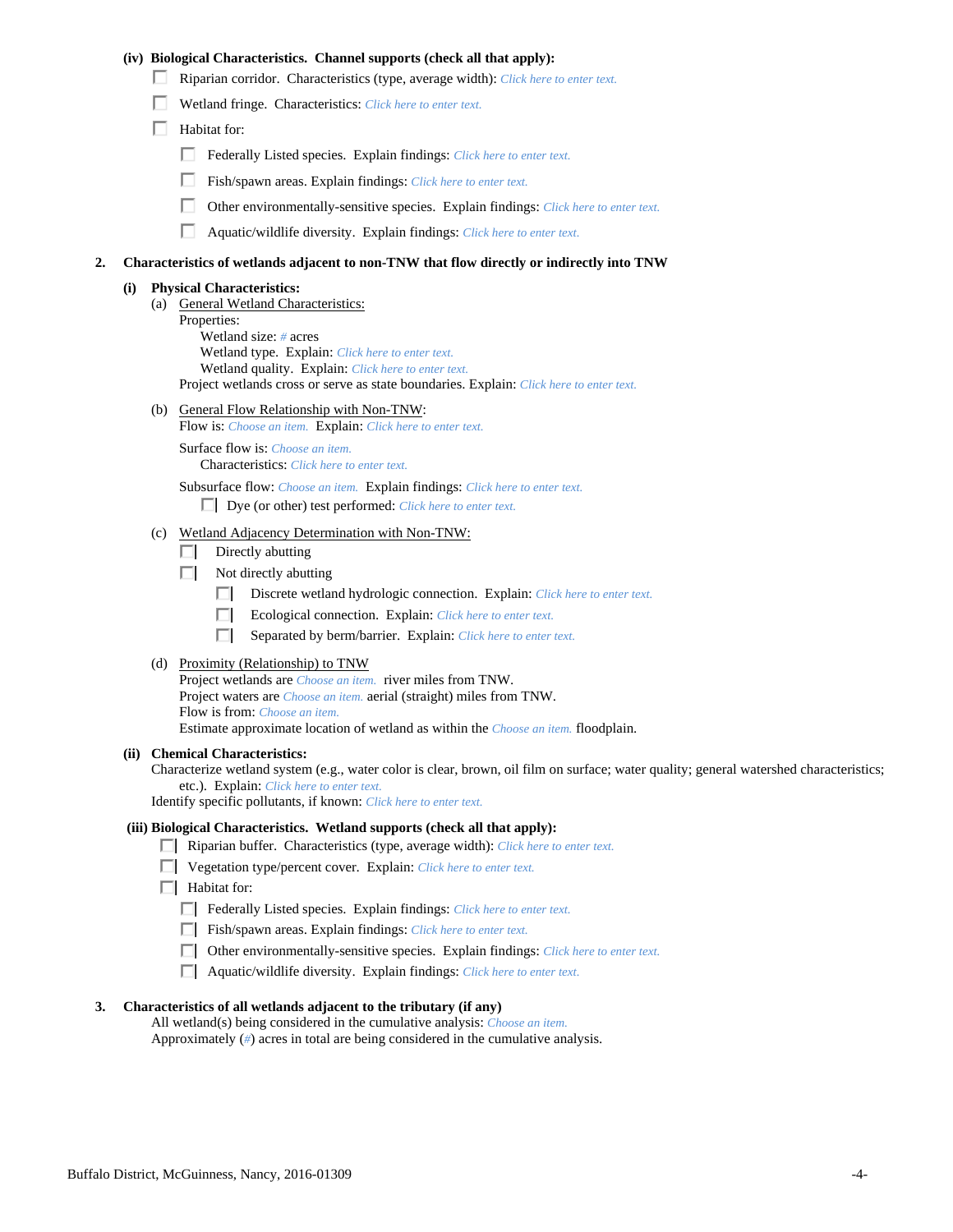| Directly abuts? $(Y/N)$ | Size (in acres) | Directly abuts? $(Y/N)$ | Size (in acres) |
|-------------------------|-----------------|-------------------------|-----------------|
| V/N                     |                 |                         |                 |
| Y/N                     |                 | $^{\prime}$ /N          |                 |
| Y/N                     |                 | 77N                     |                 |
| Y/N.                    |                 | 77N                     |                 |

Summarize overall biological, chemical and physical functions being performed: *Click here to enter text.*

# **C. SIGNIFICANT NEXUS DETERMINATION**

**A significant nexus analysis will assess the flow characteristics and functions of the tributary itself and the functions performed by any wetlands adjacent to the tributary to determine if they significantly affect the chemical, physical, and biological integrity of a TNW. For each of the following situations, a significant nexus exists if the tributary, in combination with all of its adjacent wetlands, has more than a speculative or insubstantial effect on the chemical, physical and/or biological integrity of a TNW. Considerations when evaluating significant nexus include, but are not limited to the volume, duration, and frequency of the flow of water in the tributary and its proximity to a TNW, and the functions performed by the tributary and all its adjacent wetlands. It is not appropriate to determine significant nexus based solely on any specific threshold of distance (e.g. between a tributary and its adjacent wetland or between a tributary and the TNW). Similarly, the fact an adjacent wetland lies within or outside of a floodplain is not solely determinative of significant nexus.** 

### **Draw connections between the features documented and the effects on the TNW, as identified in the** *Rapanos* **Guidance and discussed in the Instructional Guidebook. Factors to consider include, for example:**

- Does the tributary, in combination with its adjacent wetlands (if any), have the capacity to carry pollutants or flood waters to TNWs, or to reduce the amount of pollutants or flood waters reaching a TNW?
- Does the tributary, in combination with its adjacent wetlands (if any), provide habitat and lifecycle support functions for fish and other species, such as feeding, nesting, spawning, or rearing young for species that are present in the TNW?
- Does the tributary, in combination with its adjacent wetlands (if any), have the capacity to transfer nutrients and organic carbon that support downstream foodwebs?
- Does the tributary, in combination with its adjacent wetlands (if any), have other relationships to the physical, chemical, or biological integrity of the TNW?

### *Note: the above list of considerations is not inclusive and other functions observed or known to occur should be documented below:*

- **1. Significant nexus findings for non-RPW that has no adjacent wetlands and flows directly or indirectly into TNWs.** Explain findings of presence or absence of significant nexus below, based on the tributary itself, then go to Section III.D: *Click here to enter text.*
- **2. Significant nexus findings for non-RPW and its adjacent wetlands, where the non-RPW flows directly or indirectly into TNWs.**  Explain findings of presence or absence of significant nexus below, based on the tributary in combination with all of its adjacent wetlands, then go to Section III.D: *Click here to enter text.*
- **3. Significant nexus findings for wetlands adjacent to an RPW but that do not directly abut the RPW.** Explain findings of presence or absence of significant nexus below, based on the tributary in combination with all of its adjacent wetlands, then go to Section III.D: *Click here to enter text.*

# **D. DETERMINATIONS OF JURISDICTIONAL FINDINGS. THE SUBJECT WATERS/WETLANDS ARE (CHECK ALL THAT APPLY):**

- **1. TNWs and Adjacent Wetlands.** Check all that apply and provide size estimates in review area:
	- TNWs: *#* linear feet *#* width (ft), Or, *#* acres.
	- Wetlands adjacent to TNWs: *#* acres.

### **2. RPWs that flow directly or indirectly into TNWs.**

- Tributaries of TNWs where tributaries typically flow year-round are jurisdictional. Provide data and rationale indicating that tributary is perennial: The Chagrin River is identified as a perennial stream channel on the U.S.G.S Mayfield Heights Topographic map. Historical aerial imagery, as well as contemporary aerial imagery, show that this channel is continually flowing. The Chagrin River has a drainage area of 267 square miles. The Chagrin River becomes a Section 10 navigable water 6-miles upstream of its mouth with Lake Erie.
- Tributaries of TNW where tributaries have continuous flow "seasonally" (e.g., typically three months each year) are jurisdictional. Data supporting this conclusion is provided at Section III.B. Provide rationale indicating that tributary flows seasonally: *Click here to enter text.*.

Provide estimates for jurisdictional waters in the review area (check all that apply):

- Tributary waters:  $\#$  linear feet  $\#$  width (ft).
- Other non-wetland waters: *#* acres.

Identify type(s) of waters: *Click here to enter text.*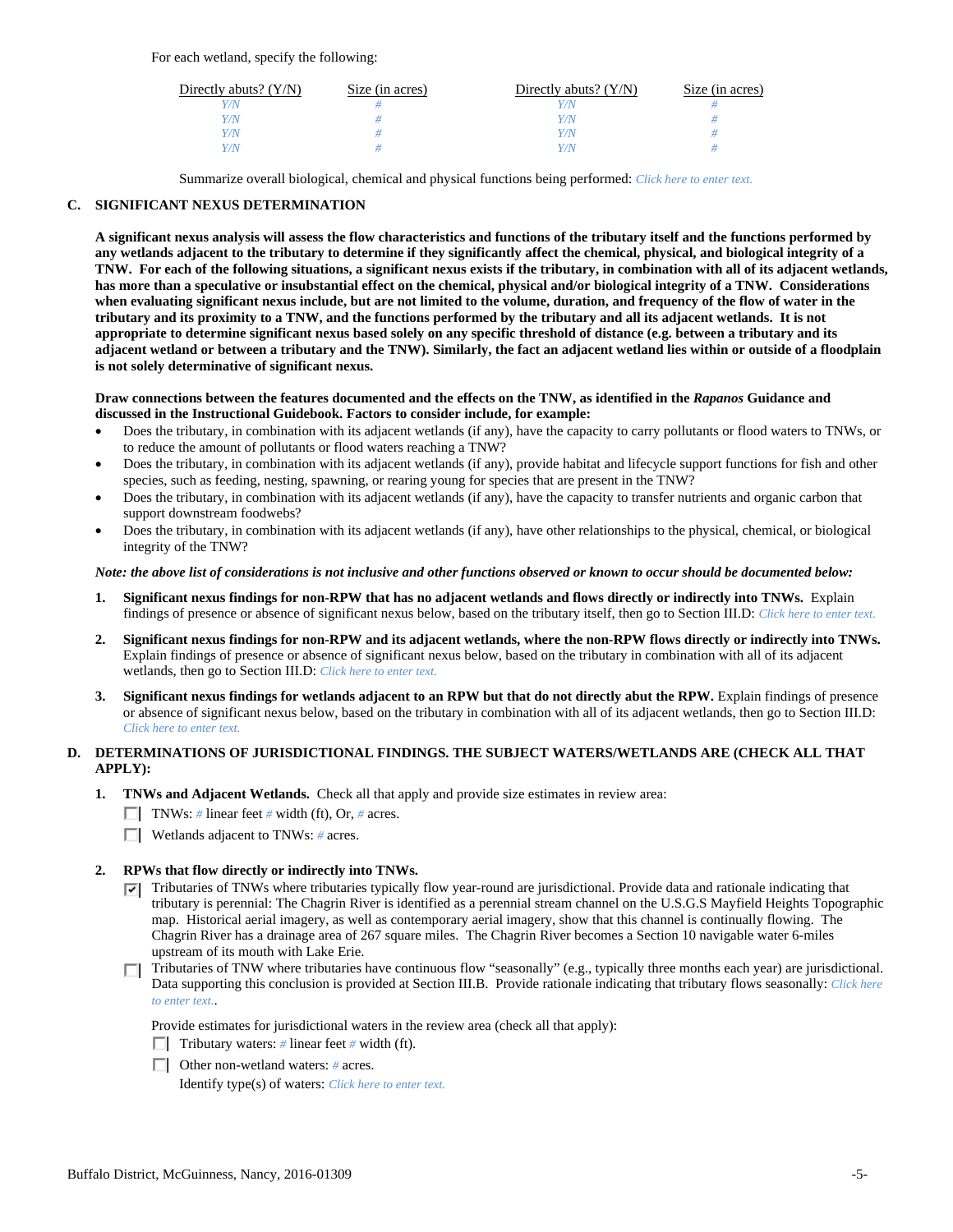### 3. Non-RPWs<sup>8</sup> that flow directly or indirectly into TNWs.

Waterbody that is not a TNW or an RPW, but flows directly or indirectly into a TNW, and it has a significant nexus with a TNW is jurisdictional. Data supporting this conclusion is provided at Section III.C.

Provide estimates for jurisdictional waters within the review area (check all that apply):

- **Tributary waters:** # linear feet # width (ft).
- Other non-wetland waters: *#* acres.
	- Identify type(s) of waters: *Click here to enter text.*

# **4. Wetlands directly abutting an RPW that flow directly or indirectly into TNWs.**

- **Wetlands directly abut RPW and thus are jurisdictional as adjacent wetlands.** 
	- Wetlands directly abutting an RPW where tributaries typically flow year-round. Provide data and rationale indicating that tributary is perennial in Section III.D.2, above. Provide rationale indicating that wetland is directly abutting an RPW: *Click here to enter text.*
	- Wetlands directly abutting an RPW where tributaries typically flow "seasonally." Provide data indicating that П tributary is seasonal in Section III.B and rationale in Section III.D.2, above. Provide rationale indicating that wetland is directly abutting an RPW: *Click here to enter text.*

Provide acreage estimates for jurisdictional wetlands in the review area: *#* acres.

- **5. Wetlands adjacent to but not directly abutting an RPW that flow directly or indirectly into TNWs.** 
	- $\Box$  Wetlands that do not directly abut an RPW, but when considered in combination with the tributary to which they are adjacent and with similarly situated adjacent wetlands, have a significant nexus with a TNW are jurisidictional. Data supporting this conclusion is provided at Section III.C.

Provide acreage estimates for jurisdictional wetlands in the review area: *#* acres.

- **6. Wetlands adjacent to non-RPWs that flow directly or indirectly into TNWs.** 
	- Wetlands adjacent to such waters, and have when considered in combination with the tributary to which they are adjacent П. and with similarly situated adjacent wetlands, have a significant nexus with a TNW are jurisdictional. Data supporting this conclusion is provided at Section III.C.

Provide estimates for jurisdictional wetlands in the review area: *#* acres.

### **7. Impoundments of jurisdictional waters.9**

As a general rule, the impoundment of a jurisdictional tributary remains jurisdictional.

- Demonstrate that impoundment was created from "waters of the U.S.," or
- Demonstrate that water meets the criteria for one of the categories presented above (1-6), or
- Demonstrate that water is isolated with a nexus to commerce (see E below).

### **E. ISOLATED [INTERSTATE OR INTRA-STATE] WATERS, INCLUDING ISOLATED WETLANDS, THE USE, DEGRADATION OR DESTRUCTION OF WHICH COULD AFFECT INTERSTATE COMMERCE, INCLUDING ANY SUCH WATERS (CHECK ALL THAT APPLY):10**

- which are or could be used by interstate or foreign travelers for recreational or other purposes.
- $\Box$  from which fish or shellfish are or could be taken and sold in interstate or foreign commerce.
- $\Box$  which are or could be used for industrial purposes by industries in interstate commerce.
- Interstate isolated waters.Explain: *Click here to enter text.*
- Other factors.Explain: *Click here to enter text.*

### **Identify water body and summarize rationale supporting determination:** *Click here to enter text.*

Provide estimates for jurisdictional waters in the review area (check all that apply):

- **Tributary waters:** # linear feet # width (ft).
- Other non-wetland waters: *#* acres.

Identify type(s) of waters: *Click here to enter text.*

Wetlands: *#* acres.

<sup>8</sup> See Footnote # 3.

<sup>&</sup>lt;sup>9</sup> To complete the analysis refer to the key in Section III.D.6 of the Instructional Guidebook.

<sup>&</sup>lt;sup>10</sup> Prior to asserting or declining CWA jurisdiction based solely on this category, Corps Districts will elevate the action to Corps and EPA HQ for review consistent with the process described in the Corps/EPA *Memorandum Regarding CWA Act Jurisdiction Following Rapanos.*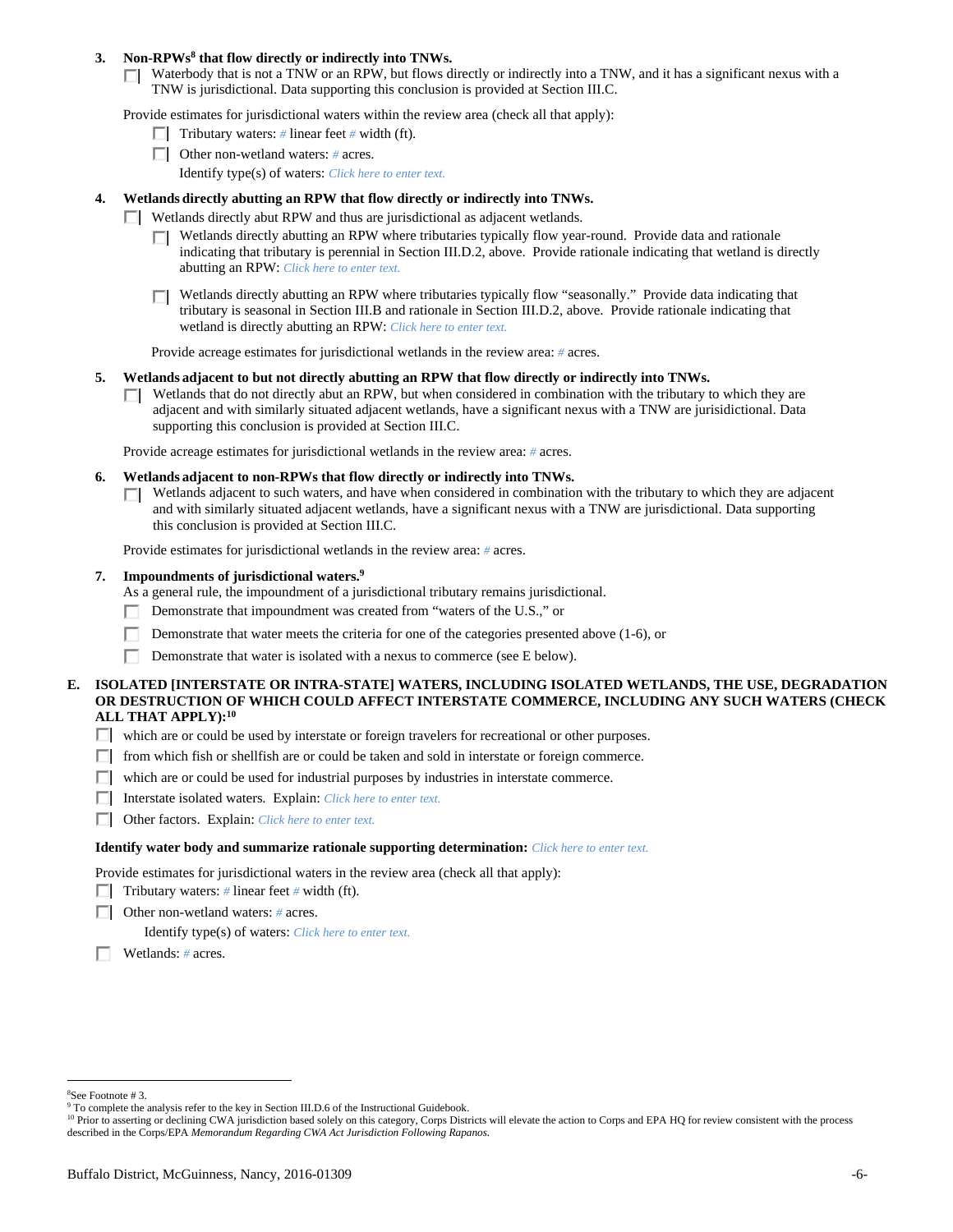| F. |    | NON-JURISDICTIONAL WATERS, INCLUDING WETLANDS (CHECK ALL THAT APPLY):                                                                                                                                                                                                                                                                                                                                                                                                                                                 |
|----|----|-----------------------------------------------------------------------------------------------------------------------------------------------------------------------------------------------------------------------------------------------------------------------------------------------------------------------------------------------------------------------------------------------------------------------------------------------------------------------------------------------------------------------|
|    | П  | If potential wetlands were assessed within the review area, these areas did not meet the criteria in the 1987 Corps of Engineers<br>Wetland Delineation Manual and/or appropriate Regional Supplements.<br>Review area included isolated waters with no substantial nexus to interstate (or foreign) commerce.<br>Prior to the Jan 2001 Supreme Court decision in "SWANCC," the review area would have been regulated based solely on the<br>"Migratory Bird Rule" (MBR).                                             |
|    | □  | Waters do not meet the "Significant Nexus" standard, where such a finding is required for jurisdiction. Explain: Click here to enter text.                                                                                                                                                                                                                                                                                                                                                                            |
|    | □  | Other: (explain, if not covered above): Click here to enter text.                                                                                                                                                                                                                                                                                                                                                                                                                                                     |
|    |    | Provide acreage estimates for non-jurisdictional waters in the review area, where the sole potential basis of jurisdiction is the MBR factors<br>(i.e., presence of migratory birds, presence of endangered species, use of water for irrigated agriculture), using best professional judgment<br>(check all that apply):                                                                                                                                                                                             |
|    |    | Non-wetland waters (i.e., rivers, streams): # linear feet # width (ft).                                                                                                                                                                                                                                                                                                                                                                                                                                               |
|    |    | Lakes/ponds: $# \, \text{acres.}$                                                                                                                                                                                                                                                                                                                                                                                                                                                                                     |
|    |    | Other non-wetland waters: # acres. List type of aquatic resource: Click here to enter text                                                                                                                                                                                                                                                                                                                                                                                                                            |
|    |    | Wetlands: # acres.                                                                                                                                                                                                                                                                                                                                                                                                                                                                                                    |
|    |    | Provide acreage estimates for non-jurisdictional waters in the review area that do not meet the "Significant Nexus" standard, where such a<br>finding is required for jurisdiction (check all that apply):                                                                                                                                                                                                                                                                                                            |
|    |    | Non-wetland waters (i.e., rivers, streams): $\#$ linear feet $\#$ width (ft).                                                                                                                                                                                                                                                                                                                                                                                                                                         |
|    |    | Lakes/ponds: $# \, \text{acres.}$                                                                                                                                                                                                                                                                                                                                                                                                                                                                                     |
|    |    | Other non-wetland waters: # acres. List type of aquatic resource: Click here to enter text                                                                                                                                                                                                                                                                                                                                                                                                                            |
|    |    | Wetlands: # acres.                                                                                                                                                                                                                                                                                                                                                                                                                                                                                                    |
|    |    | <b>SECTION IV: DATA SOURCES.</b>                                                                                                                                                                                                                                                                                                                                                                                                                                                                                      |
|    | 罓  | A. SUPPORTING DATA. Data reviewed for JD (check all that apply - checked items shall be included in case file and, where checked and<br>requested, appropriately reference sources below):<br>Maps, plans, plots or plat submitted by or on behalf of the applicant/consultant: Pre-construction Notification submitted for Chagrin<br>River Bank Stabilization, 7621 Old Mill Road, Gates Mills, Cuyahoga County, Ohio. October 2016.<br>Data sheets prepared/submitted by or on behalf of the applicant/consultant. |
|    |    | $ \vec{v} $ Office concurs with data sheets/delineation report.                                                                                                                                                                                                                                                                                                                                                                                                                                                       |
|    |    | Office does not concur with data sheets/delineation report.                                                                                                                                                                                                                                                                                                                                                                                                                                                           |
|    | ш  | Data sheets prepared by the Corps: Click here to enter text.                                                                                                                                                                                                                                                                                                                                                                                                                                                          |
|    |    | Corps navigable waters' study: Click here to enter text.                                                                                                                                                                                                                                                                                                                                                                                                                                                              |
|    | ⊽  | U.S. Geological Survey Hydrologic Atlas: USACE ORM2 Database                                                                                                                                                                                                                                                                                                                                                                                                                                                          |
|    |    | USGS NHD data.<br>罓                                                                                                                                                                                                                                                                                                                                                                                                                                                                                                   |
|    |    | USGS 8 and 12 digit HUC maps.<br>ए                                                                                                                                                                                                                                                                                                                                                                                                                                                                                    |
|    | ∣✓ | U.S. Geological Survey map(s). Cite scale & quad name: OH-Mayfield Heights                                                                                                                                                                                                                                                                                                                                                                                                                                            |
|    | ш  | USDA Natural Resources Conservation Service Soil Survey. Citation: Click here to enter text.                                                                                                                                                                                                                                                                                                                                                                                                                          |
|    | ⊽  | National wetlands inventory map(s). Cite name: OH-Mayfield Heights                                                                                                                                                                                                                                                                                                                                                                                                                                                    |
|    | п  | State/Local wetland inventory map(s): Click here to enter text.                                                                                                                                                                                                                                                                                                                                                                                                                                                       |
|    | п  | FEMA/FIRM maps: Click here to enter text.                                                                                                                                                                                                                                                                                                                                                                                                                                                                             |
|    | Е  | 100-year Floodplain Elevation is: Click here to enter text. (National Geodectic Vertical Datum of 1929)                                                                                                                                                                                                                                                                                                                                                                                                               |
|    | ⊽  | Photographs: $\overline{ \mathbf{v} }$ Aerial (Name & Date): Google Earth Pro, Bing Aerial Imagery                                                                                                                                                                                                                                                                                                                                                                                                                    |
|    | п  | or $\overline{ \mathbf{v} }$ Other (Name & Date): Site Photographs submitted with the Pre-construction Notification                                                                                                                                                                                                                                                                                                                                                                                                   |
|    |    | Previous determination(s). File no. and date of response letter: Click here to enter text.                                                                                                                                                                                                                                                                                                                                                                                                                            |
|    | Е  | Applicable/supporting case law: Click here to enter text.                                                                                                                                                                                                                                                                                                                                                                                                                                                             |
|    | Е  | Applicable/supporting scientific literature: Click here to enter text.                                                                                                                                                                                                                                                                                                                                                                                                                                                |
|    | п  | Other information (please specify): Click here to enter text.                                                                                                                                                                                                                                                                                                                                                                                                                                                         |
| D  |    | A DDITIONAL COMMENTS TO SHIDDODT ID. None                                                                                                                                                                                                                                                                                                                                                                                                                                                                             |

# **B. ADDITIONAL COMMENTS TO SUPPORT JD:** None.